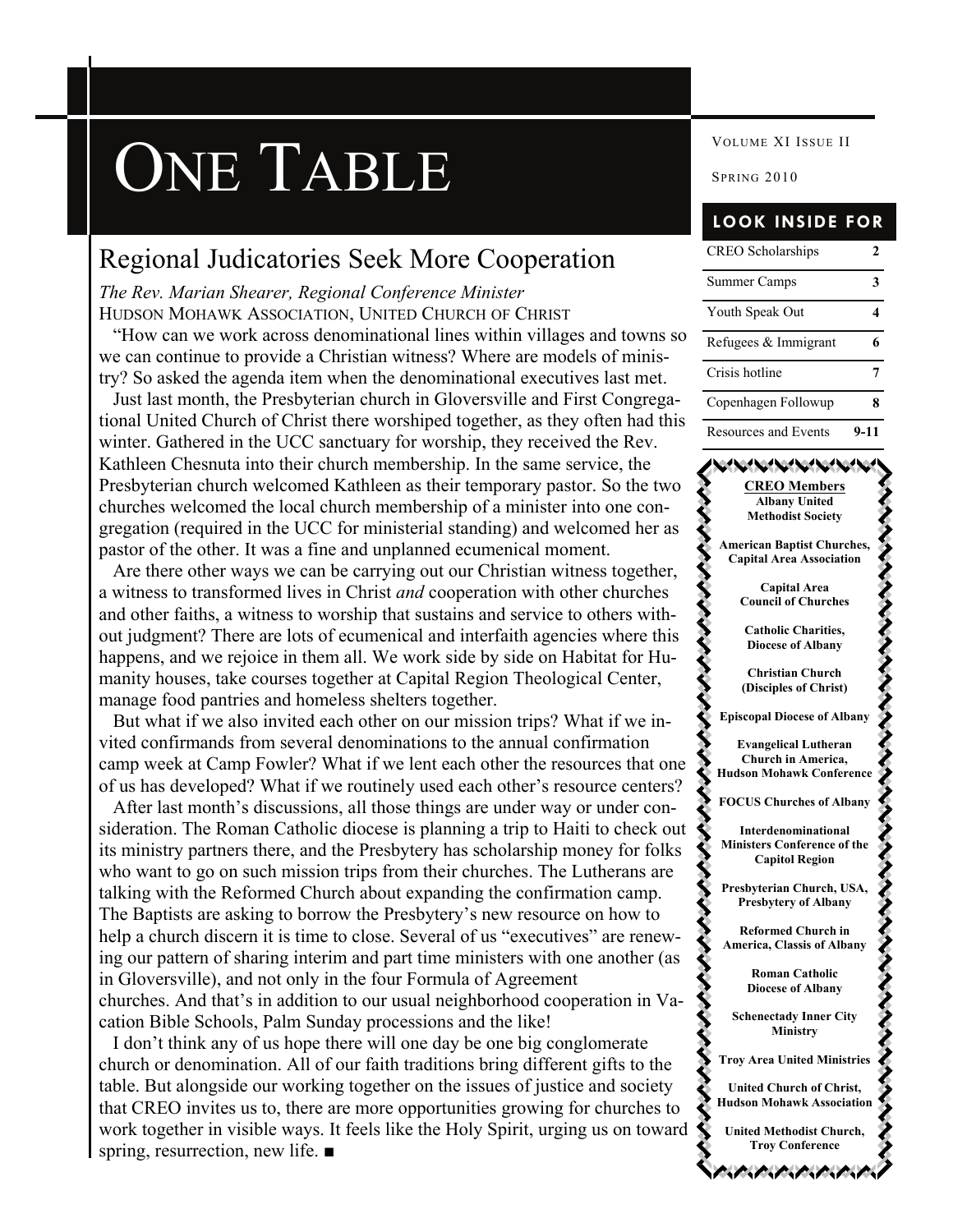### CREO Scholarships Available for Ecumenical Endeavors

### *Ian Leet, President*

CAPITAL REGION ECUMENICAL ORGANIZATION

 At First Church in Albany, where I worship, there is a Deacon's Fund that has been used continuously since the 1650s. This fund, it could be said, was the first 'bank' in Albany. Funds from it were loaned or granted to members of the Beverwijk (later Fort Orange) colony for a variety of purposes.

 The Deacon's Fund exists to this day, fulfilling its mandate to care for the poor and sick. It is also used to support people attending events or studying subjects that will enrich the community at large. A few years ago, the Deacon's Fund was used to support the attendance of a 'First Churcher' to the Ecumenical Advocacy Days in Washington. As a result of attending that event, her enthusiasm has led First Church into hosting so-called "100-mile dinners," where all the food used comes from our local community or is obtained from free-trade sources, like the coffee and tea served at every church function. Not only has this helped us support local farmers, it has helped heighten awareness of international and local agricultural practices.

 Just like the Deacon's Fund, little grants can make big impacts. Some CREO funds are now available for applicants who would like to attend recognized ecumenical events or who are taking course work related to the ecumenical spirit.

 These ecumenical scholarships will not replace grants or scholarships from judicatories or local churches. They are also not intended to cover the entire cost of the event but are to be used as a needed supplement to funds already obtained by the applicant. Scholarships can be used for registrations, travel, and lodging. The funds are limited, and may be granted upon application review by CREO's Executive Committee.

 After the event, the participant will prepare a report on it to be included in the next issue of One Table, and may be asked to give a report before the CREO Board at its quarterly meeting. We have already given one scholarship and are enthusiastically looking forward to a report about the event.

 Please let potential applicants know about our fund. Please publicize the availability of the fund through your various communications systems. Interested parties should contact Misha Marvel, CREO coordinator, at [mishamarvel@gmail.com](mailto:mishamarvel@gmail.com) or 518-729-0278. We're looking forward to see where the Holy Spirit takes us as we use this fund to serve the needs of individuals in our unique ecumenical community. It's exciting! ■

### **The Details...**

Deadline for Submission *One Table* Summer Edition

July/Aug/Sept…August 26

 Please help us by updating your contact information. We mail our newsletters Third Class for a first-class reason – to save money. While some newsletters may arrive late, we hope the message will always be timely. **This newsletter was distributed the week of April 4.**

 *One Table* is published quarterly by the Capital Region Ecumenical Organization on recycled paper. Circulation: 450 per hard copy issue, 250 per email, and is archived at www.albanypresbytery.org. *One Table* serves as an ecumenical voice in our region and is supported by CREO members and *One Table* readers. Only motions duly passed at Board meetings reflect the official actions of the entire Capital Region Ecumenical Organization. Opinions expressed by contributing writers are not necessarily those of CREO.

 Articles, news items, and announcements are invited. Publication cannot be guaranteed, but all submissions will be reviewed for use. The Coordinator reserves the right to edit material to conform to editorial policy, style and length. Unless otherwise attributed, articles are compiled and/or written by the Coordinator. ■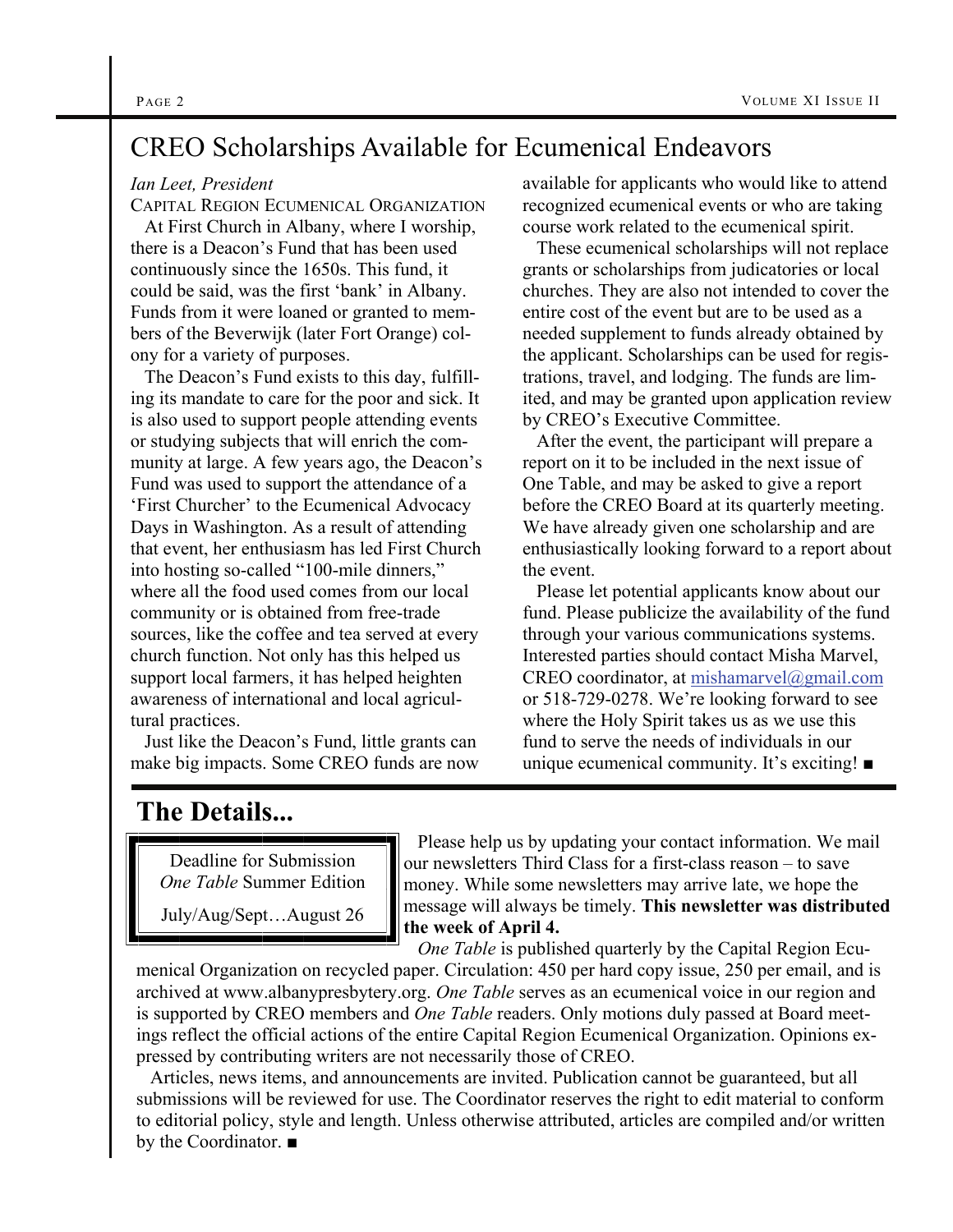# The Mountains are Calling

*Rev. Kent Busman, Director*  FOWLER CAMP & RETREAT CENTER

 Although the spring buds have just started to venture out, for many of us it is time to sign up our kids to go to summer camp. Camp is a wonderful opportunity for children to experience their faith outside of the walls of their church building. In recent years, there have been a number of area camps that have had to close for financial and other reasons. This means fewer opportunities to gather together with children from other towns and cities who come from a variety of backgrounds and faith traditions.

 Children are also buffeted on two fronts with:

- Fewer opportunities to "just be kids" and play outdoors and experience creation.
- Decreased chances to engage in faith settings with others who are not part of their own (if they have one) faith tradition.

 Camps can be one of those places that can help counteract these trends. Camps that operate successfully and serve those to whom they are called have a remarkable clarity of mission. Their policies and programs demonstrate integrity with that mission. Camp Fowler's strength and growth can partly be attributed to the fact

# Summer Camps Welcome All

*Rev. Jane Lang, Associate Executive Field Minister*  CAPITAL AREA BAPTIST ASSOCIATION

 Children and youth of all ages and all denominations are invited to attend the summer camping program of the Outdoor Ministries of the American Baptist Churches of NYS. *Listen Up! God's Calling* is the theme of the camps, which are offered in two locations: Pathfinder Lodge near Cooperstown on Otsego Lake and Camp Vick in Sandusky, southwest of Rochester. The camps seek to help campers deepen their relationship to Jesus and to equip them to grow spiritually and minister to their world.

 Camps are geared for specific age groups and special interests. Hikes, campfires, sleep-outs, and swimming are combined with Bible study, arts and crafts, sports, and team-building activities to offer a memorable week of fun and learning. Pathfinder also offers sailing, kayaking, and canoeing.

 Weekend Events, 'The Hall of Fame Special' the weekend of the Baseball Hall of Fame Inductions, Special Needs Camps, and Family and Group Retreats are also offered. Please contact Outdoor Ministries at 315-492-4236 ext. 11, visit [www.abc-nys.org/camps](http://www.abc-nys.org/camps), or email [kshevchuk@abc-nys.org](mailto:kshevchuk@abc-nys.org). ■

that everything about it breathes the mission. There is no lack of clarity about why Fowler exists or what it is here to accomplish in expressing God's love for the world, through the church.

 Camp Fowler is one of those places where the Spirit of God lingers. It is a holy place where the Spirit of God seems near. The Spirit of God moves through children playing at the lake in the summer and among a group of church leaders praying together in a meeting room. It hovers over the staff and volunteers as they care for a myriad of daily routine tasks, and surrounds the leadership as they contemplate decisions. The

> common fire which drives the ministry of Fowler is "to glorify God, to foster growth in Jesus Christ as Lord, to experience life in a Christian community, and to encourage people to live as disciples of Christ."

 Fowler lives out its ministry by giving children, youth, and adults experiences of being in commu-

nity, living simply, and caring for the world. All are welcome to walk together for a week in this amazing journey of faith. If you are looking for a place to come experience these things, then let me say, to quote that old naturalist, John Muir: "The mountains are calling and I must go." Learn more at [www.campfowler.org](http://www.campfowler.org). ■

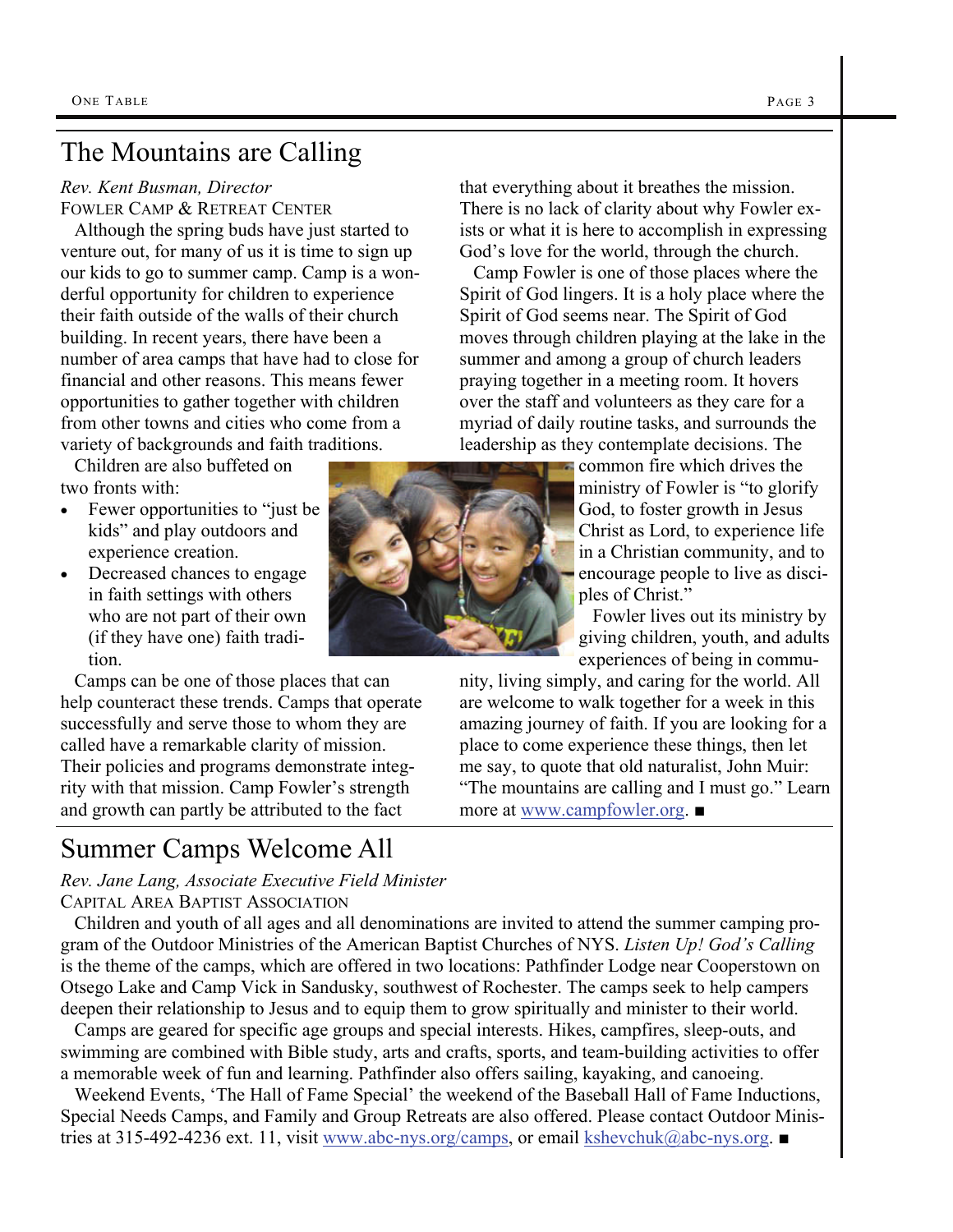## Youth Advocates Speak Out for Exploited Children

### *Brooke Newell,*

*Advocacy Ministries Coordinator* PRESBYTERIES OF ALBANY, CAYUGA-SYRACUSE, NORTHERN NY, SUSQUEHANNA VALLEY & UTICA

 Over the February Presidents' Day school recess, 17 adults and senior high youth from five upstate Presbyteries traveled to the United Nations to learn how to advocate for exploited children. The group learned that you do not have to be 18 to contact our Congressional Representatives and Senators!

 Children are victimized in all parts of the world. Children are used as slave labor on the battlefield, in factories, mines, fields and homes. In New York, the average age of a prostitute is 13, and child prostitutes are treated by the legal system as criminals rather than victims in need of help. Federal and state legislative reforms are needed to create shelters for children who have been forced into prostitution, and rehabilitative

services are needed to help these children have a better future. The organization ECPAT (End Child Prostitution and Trafficking) provides many learning resources and sample letters to support meaningful legislation

### [\(www.epcatusa.org](http://www.epcatusa.org)).

 The group also joined the "Red Hand" banner -making project [\(www.redhandday.org](http://www.redhandday.org)) an ecumenical campaign that has raised awareness of the plight of child soldiers in Africa since 2002. The banners will be used by local Presbyterian congregations and at national Presbyterian gatherings. According to figures from the United Nations, there are more than 250,000 child soldiers worldwide. During wars between adults, these children are abducted from their homes and schools, drugged, and forced into battle. Girls are stolen to be used as sex slaves for the soldiers and are killed if they become pregnant.

 The campaign's symbol is a red hand which has been used all over the world by many or-

ganizations in order to say NO to the use of child soldiers. Earlier this year, red hand prints were presented to the UN Secretary General Ban Ki Moon in New York. They were given to him by children from four different continents. Mr. Ban Ki Moon promised in front of more than 100 guests – among them UN ambassadors from more than 40 countries: "I will do everything in my power to improve the situation of child soldiers worldwide." The same day, there was also a ceremonial handing over in several countries,

for example in Germany to President Horst Köhler, who received more than 50 boxes with red hand prints. Thus, the Red Hand Campaign had achieved an important goal: to protest in front of most powerful politicians against the use of child soldiers. Learn more at [www.child-soldiers.org](http://www.child-soldiers.org).

 The training gave participants the information and skills to make their voices heard, and to be agents of God's healing work in the world. The Rev. Cass Shaw, General Presbyter of

the Albany Presbytery shared that, "This trip was an eye opener for all of us. It gave us a chance to interact with people who are doing their best to change the world. We were challenged to get involved ourselves, and to understand that we have the power to change the lives of children enslaved by corporations, pimps, and politics."

 The students covenanted to continue their advocacy efforts at home, specifically through their church youth groups and at school. If you would like to connect with the five participants from the Capital Region, either to have them speak to your youth group, or to join their work, contact Brooke Newell at [brooke@cjgreen.net](mailto:brooke@cjgreen.net).

 *The Presbyterian Church USA maintains an office at the United Nations to articulate the denomination's concerns to decision makers there, to partner with other non-governmental agencies in providing relief and aid around the world, and to equip church members to be effective agents for change.* ■

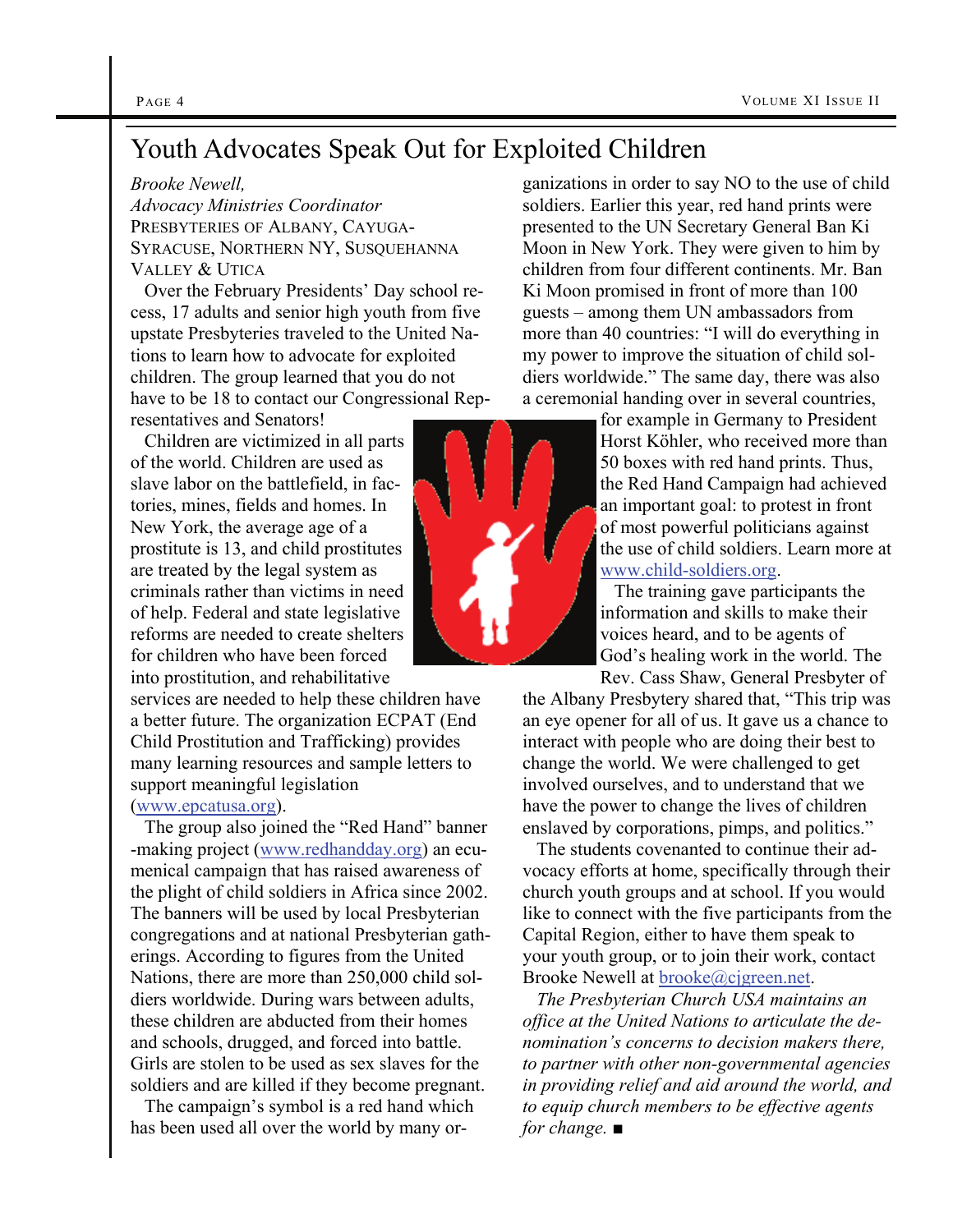# Help for Those Facing Mortgage Hardship

*Louise McNeilly, Special Projects*  THE HOMEOWNERSHIP CENTER. AFFORDABLE HOUSING PARTNERSHIP

 If you know someone facing difficulties with their mortgage, the worst thing to do is nothing. Let them know about the HomeSave coalition and our free clinics. HomeSave is a very active coalition of 14 organizations in the Capital Region working to prevent foreclosures by offering education, counseling, lender negotiation and legal help to owners and tenants.

 New state and federal policies mean more options for homeowners. In the past year, over 300 families facing foreclosure have sought advisement and many others are receiving legal assistance. HomeSave members include skilled housing counselors and attorneys who answer questions, prepare homeowners for court appearances, and help them negotiate with their lender.

 HomeSave offers monthly clinics for homeowners to meet one-on-one with an attorney or knowledgeable housing counselor to review

their situation and suggest next steps. The next clinic is on April 15. Call an agency serving your community to reg-



ister for a half-hour session at the clinic.

 *For Albany and surrounding areas, call:* Affordable Housing Partnership Homeownership Center – 434-1730

 *In Schenectady, Montgomery, Fulton Counties call:* Better Neighborhoods Inc. – 372-6469

 *In Rensselaer County, call:* TRIP Neighbor-Works Homeownership Center, Troy – 690-0020

 *In rural Albany, Schoharie, Saratoga, Warren & Washington Counties, call:* Albany County Rural Housing Alliance – 235-3002

 If you want more information about preventing foreclosure, watch the video at:

[www.nysdhcr.gov/Programs/](http://www.nysdhcr.gov/Programs/ForeclosurePrevention/CounselListing.htm)

[ForeclosurePrevention/CounselListing.htm](http://www.nysdhcr.gov/Programs/ForeclosurePrevention/CounselListing.htm).

 Act now! Homeowners have the best options when they proceed sooner rather than later. Visit [www.ahphome.org](http://www.ahphome.org) for more. ■

# Keeping Faith in Mind: Ministering to Those with Alzheimer's

*Bill Hinrichs, Western Region Program Manager,*

ALZHEIMER'S ASSOCIATION OF NORTHEASTERN NEW YORK

 The Alzheimer's Association of Northeastern NY has received a grant to design and offer one -day workshops for chaplains, clergy, parish nurses and other religious leaders which provide the tools and resources to help them minister to those affected by Alzheimer's disease and other dementias.

 The workshop, *Keeping Faith In Mind,* will be offered twice in different locations and will include information on:

- Medical and biological issues that arise for those with Alzheimer's disease and other dementias.
- Spiritual issues that arise for individuals with Alzheimer's disease and their caregivers.
- Theological perspectives on the challenges

chaplains and clergy face as they deal with those with Alzheimer's disease and other dementias.

 In addition to offering the workshop, the Alzheimer's Association will encourage clergy and theological students to participate in the development of a sermon to be entered into a competition. The sermon's content should be geared toward generating more thinking and discussion around Alzheimer's disease and dementia within religious organizations. Sermons will be submitted for review and the winning entry will be awarded a small prize for their work.

 The workshops will be offered in the Fall. Anyone interested in more information, please contact Bill at (518) 867-4999 ext. 303 or visit [www.alz.org/northeasternny](http://www.alz.org/northeasternny).

*"To love someone is to learn the song that is in their heart, and to sing it to them when they have forgotten it."* ■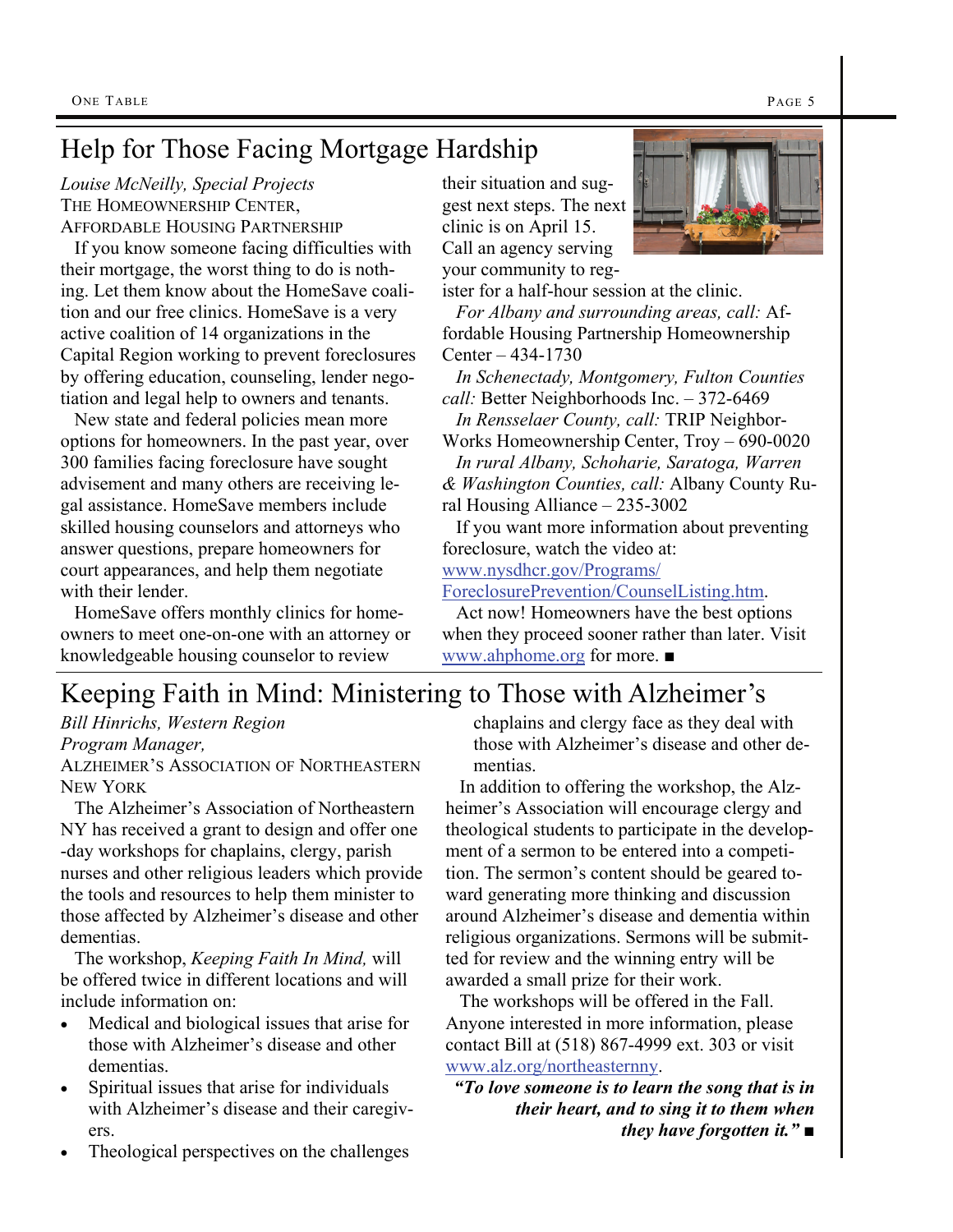# A Place to Call Home: Immigrants, Refugees, and the Displaced

*Gradia Melrose Gbarbea, Coordinator,*  REFUGEE & IMMIGRATION MINISTRY, BOARD OF GLOBAL MINISTRIES, TROY ANNUAL CONFERENCE (UMC)

 I was privileged and honored to attend the Ecumenical Advocacy Days gathering a few weeks ago in Washington DC. The conference covered several root causes of migration and the biblical mandate, "strangers who sojourn with you shall be to you as the natives among you, and you shall love them as yourself; for you were strangers in the land of Egypt" (Leviticus 19:33-34).

 A highlight for me was to join with thousands of others from around the country on the Mall of Washington, rallying for comprehension im-

migration reform, with a televised message of support from President Obama.

 The conference opened on Friday evening with a worship service which included two personal testimonies of immigrants from Haiti and South Africa. They set the tone for the conference by bringing to bear the realities of the injustices and lack of humaneness in our current broken immigration system.

 The Haitian immigrant spoke of the harsh policy of separating families through deportation. He was arrested and scheduled to be deported, January  $15<sup>th</sup>$ , four days after the earthquake. He has lived here more than 24 years and all of his immediate family members are U.S. citizens. In addition, he has sixteen siblings and other relatives in the U.S. While in detention, he observed what appears to be massive deportation, indicating that over 500,000 persons were deported last year. This happens on a regular basis, separating and destroying families.

 The South African immigrant, Kevin Sauls, a United Methodist Minister, who is Asst. Secretary for Congregational Development & Racial

tries, spoke of his experience of immigration and racism/racial profiling, finding himself at the intersection of being black and an immigrant. He has been referred to by a police officer as just a ""n----r' with an accent" when he identified himself as a Pastor and that he was from South Africa. He challenged the gathering and the church to complete the unfinished task of the civil rights movement - antiracism. At the end of the annual conference, many go to

Ethnic Ministry, General Board of Global Minis-

speak with their Congressional representatives. This year's 'asks' called on the Administration and the 111th Congress to commit to enact humane and equitable immigration reform:

\* Uphold family unity as a priority of all immi-

gration policies - including religious beliefs regarding family unity and integrity. \* Create a process for undocumented immigrants to earn legal status and eventual citizenship.

\* Protect workers and provide efficient channels of entry for new migrant workers.

\* Facilitate immigrant integration.

\* Restore due process protections and reform detention policies.

\* Align the enforcement of immigration laws with humanitarian values - include religious beliefs and values.

\* Vote for the Jubilee Act (HR-4405) to broaden and deepen debt cancellation for impoverished countries.

\* Support Refugee Funding for FY 2011 - a total of \$987.9 million.

 As a Liberian immigrant, I have often wondered about the historically special relationship between Liberia and the United States given the latter's moral ambiguity of race relations with the former. I was flabbergasted to learn from a *[Sojourner's](http://www.sojo.net/)*

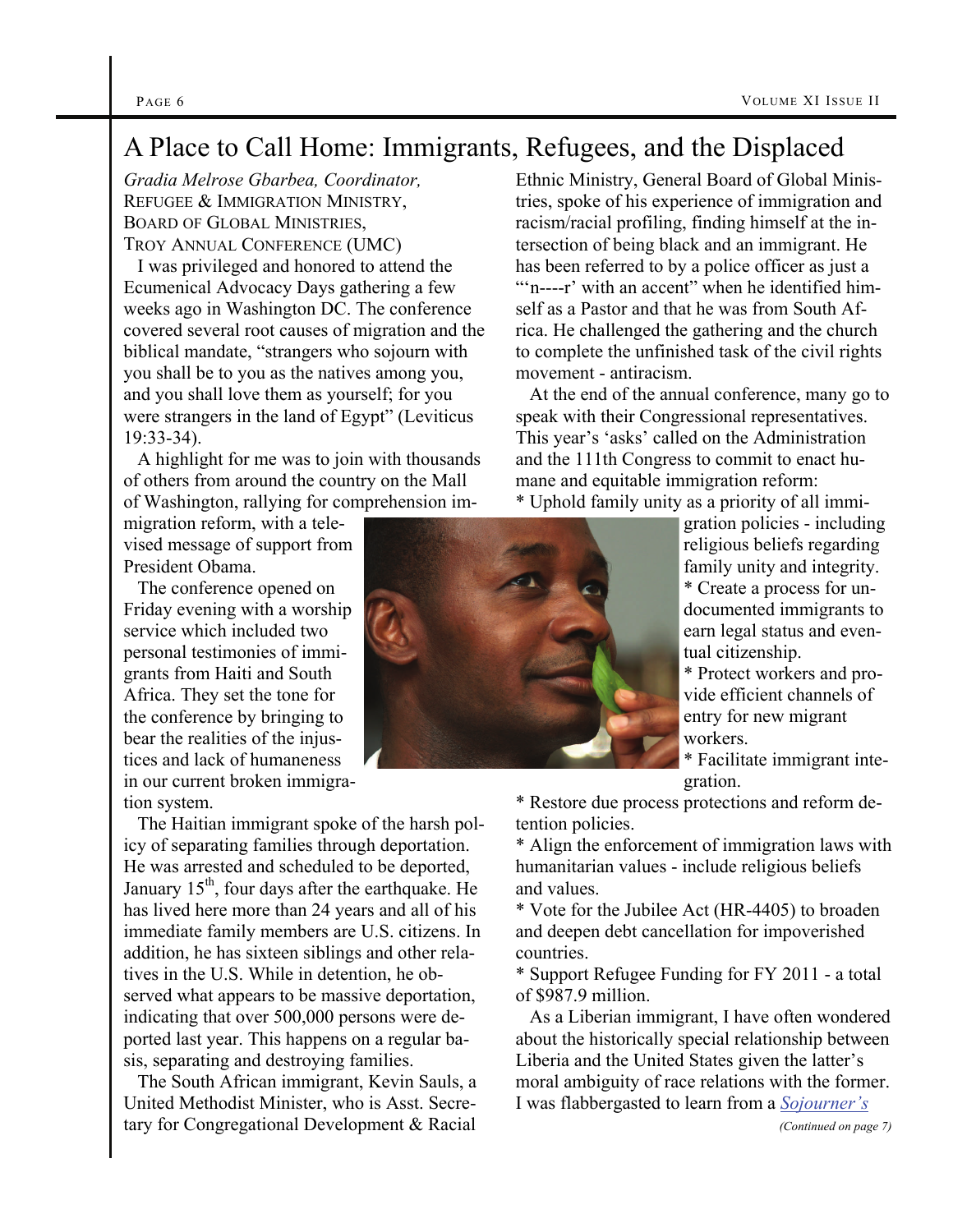# CONTACT Lifeline - a Crisis Hotline Service

*Jill Wolski Ordoñez, LMSW*  DIRECTOR, UNITED WAY 2-1-1 AND CONTACT LIFELINE, FAMILY AND CHIL-DREN'S SERVICE OF THE CAPITAL REGION

 CONTACT Lifeline, formerly known as the Samaritans Crisis Hotline, is available to anyone who is in crisis or in need of emotional support in the Capital Region. Part of Family and Children's Service of the Capital Region, it can be accessed between the hours of 9am – 10pm daily at 689-4673. For 24/7 crisis hotline support, the community can also call 1- 800-273-TALK (8255), a number also serviced in this region by the CONTACT Lifeline.

 Lifeline staff and trained volunteers are here to serve anyone who calls, whether they are depressed, considering suicide, feeling overwhelmed, or they just need to vent after a stressful day.

 The call center also includes United Way 2-1-1, an information and referral hotline for health and human services. 2-1-1 helps



those who are navigating the complex pathways of the non-profit and governmental assistance programs. Anyone who needs referrals regarding rent, utilities, food, clothing, furniture, transportation, mental health, health insurance, employment, where to volunteer, or any other health and human service related issue can call 2-1-1.

 United Way 2-1-1 can be accessed by simply dialing 2-1-1 between 9am – 5pm weekdays.

 Volunteers are always needed for the crisis hotline and for 2-1-1. If you are a caring and compassionate person and have time to give back to your community, please call Rob Broughton, at 694- 0466 for volunteer information. Visit [www.211neny.org](http://www.alz.org/northeasternny) to learn more. ■

# The Parish Paper: Ideas and Insights for Active Congregations

 *The Parish Paper* began in 1971, pioneered by Dr. Lyle E. Schaller, often called America's foremost church consultant. During the 1990s, research by The Alban Institute identified *The Parish Paper* as the best-known publication of its type among leaders of American Protestant denominations.

 Throughout those decades *The Parish Paper* has had clergy, lay, and middle-judicatory subscribers in more than twenty-eight denominations around the world. It has never

been connected with a single denomination, publishing company or theological viewpoint. Thus, it is ecumenical in the broadest sense of that term.

 *The Parish Paper* relies on information derived from sociological research and on-site congregational consulting. The goal is to assist clergy and lay leaders in their efforts to equip and lead congregations toward greater effectiveness. Mostly a subscription resource, it does offer several dozen complementary online "Church Effectiveness Nuggets." Visit [www.theparishpaper.com](http://www.theparishpaper.com). ■

### *(Continued from page 6)*

news article that the U.S. and other western nations were considering transplanting displaced Haitians that were victims of the recent earthquake to Africa! The oldest democracies of the black world, and ironically two of the poorest countries, continue to bear the brunt of racism and injustice.

 The Conference called attention to the moral dimensions of public policy and recommended reforms that uphold the God-given dignity and rights of every person, each of whom are made in the image of God. The interfaith body is dedicated to immigration reform because we value the basic tenets of family unity, justice, equity, compassion, love and the humane treatment of all persons.

 Please encourage your Congressional Representative to support these issues. Visit [www.advocacydays.org](http://www.advocacydays.org) to learn more.

*Ms. Gbarbea received a scholarship from CREO to participate in Ecumenical Advocacy Days.* ■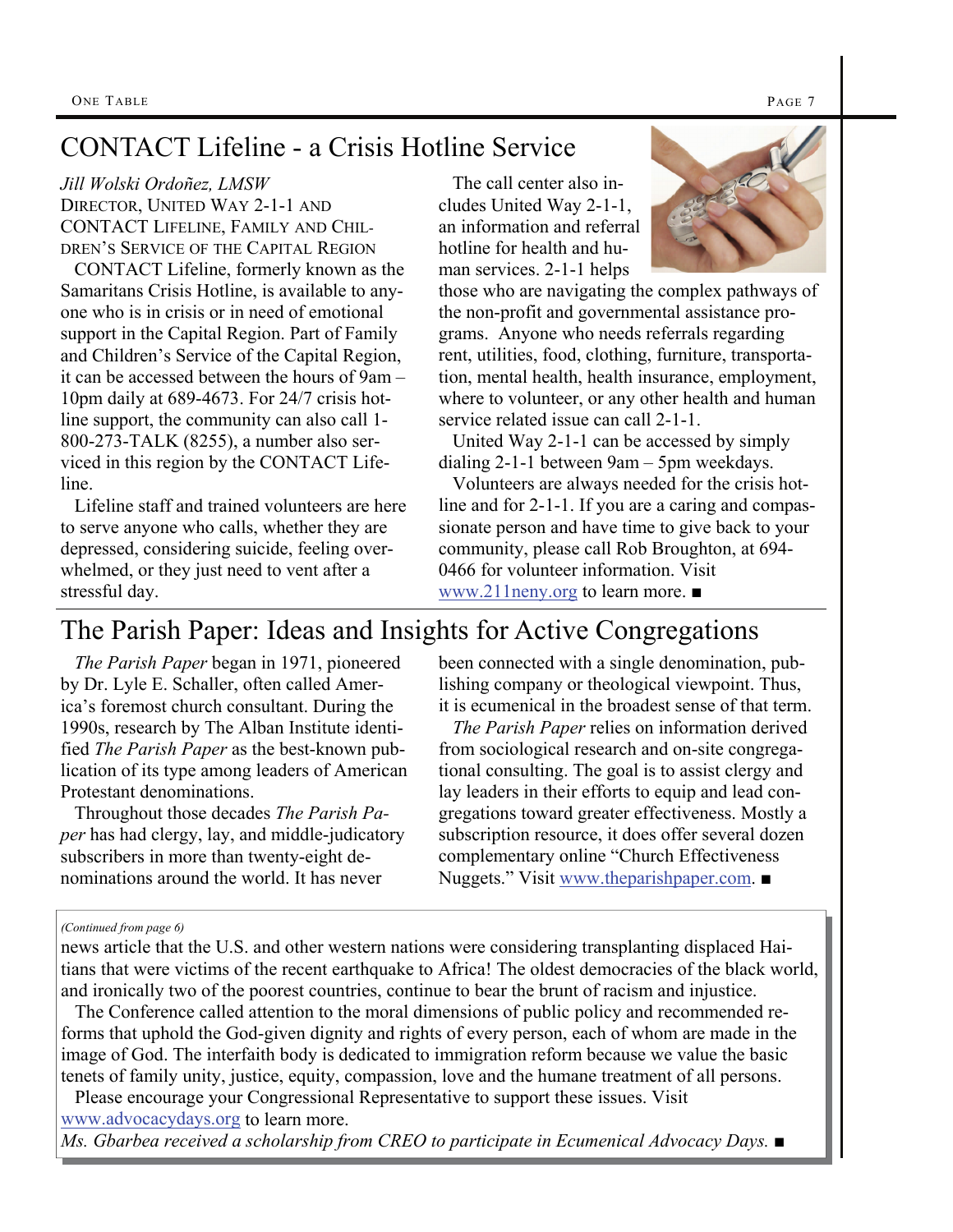### Aftermath of the Copenhagen Climate Conference

### *Rev. Mark Chaffin,*

CAPITAL AREA BAPTIST ASSOCIATION

 The UN-convened Climate Change Conference, held last December in Copenhagen, Denmark was a forum for the community of nations to reach goals on limiting carbon emissions and reducing the effects of global climate change. Some who expected greater accomplishments decried the event as achieving discussionary deadlock rather than real progress, committing wealthy countries to firm reduction goals. Nor did it produce necessary financial support for poorer nations as they seek to reach national targets while achieving the prosperity of the wealthy ones.

 At a time when bold action was called for, last minute, backroom negotiations by a handful of countries failed to produce any serious targets for reducing CO2 emissions below 350ppm. Also lacking was an implementation of binding obligations on the part of nations which have yet to commit themselves to necessary target goals. The resulting Copenhagen

Accords were seen by many as window dressing that installed loop holes for rich nations and called for voluntary compliance on the part of governments. In light of this, it was hard not to see the result as a setback to a longnegotiated process.

 All was not doom and gloom, by any means. Apart from official deliberations, representatives of environmental organizations, faith groups, NGO's, indigenous peoples, youth, and others laid plans for coordinated actions to follow-up. The need and commitment to persist in grassroots education, action and advocacy has not faltered. These were signs of hope.

 As people of faith, we recognize deep moral, ethical and religious implications to taking broad collective action to faithfully care for the earth. It is a matter of stewardship and responsibility we owe to the Creator and future generations. We've become more acutely aware that our failure to act in time will spell disaster

for humankind and other fragile species. We must, in the words of the National Council of Churches of Christ declaration: "commit ourselves to action – to changing our habits, our choices, and the way we see the world – to learning and teaching our families, friends, and faiths – to conserving the limited resources of our home, planet Earth, and preserving the climate conditions upon which life depends."

 We have also come to understand that the negative effects of climate change will inevitably come down hardest on those who are the poorest and most vulnerable in our world. At some tipping point in the near future, even the most su-

Because good planets are hard to find, we must preserve and protect this one.

preme efforts by all humanity will not be able to avert the consequences that the most knowledgeable climatologists are predicting. The divine mandate to arise and attain to the liberation from our addiction to greater corporate profits and consumption, incumbent upon us as God's sons and daughters, is a response to having our ears open to the groans of the creation around us.

 With St. Paul we can affirm: we are saved by hope and faith, and action born of both. Because good planets are hard to find, we must preserve and protect this one. As people of faith there is urgent need to move forward: acting locally and globally, ecumenically and collectively, sustainably and persistently, but most of all, prayerfully - to change hearts, minds, priorities, laws and ultimately the global climate. We can not put this off.

 Explore the following to learn more about global climate change and eco-justice, as well as connect with groups impacting our response: **Spreading Hope** - [www.hopenhagen.org/mission](http://www.hopenhagen.org/mission) **Interfaith declaration** – [www.350.org/people/](http://www.350.org/people/faith) [faith](http://www.350.org/people/faith) and [www.greenfaith.org](http://www.greenfaith.org)

**Eco-Justice Ministries of NCCC** - [nccecojus](http://nccecojustice.org/climate/climateprinciples.php)[tice.org/climate/climateprinciples.php](http://nccecojustice.org/climate/climateprinciples.php)

**NY Interfaith Power & Light** - [www.nyipl.org](http://www.nyipl.org)

 In addition, many church bodies have initiatives and forums for addressing climate change as individuals and congregations. ■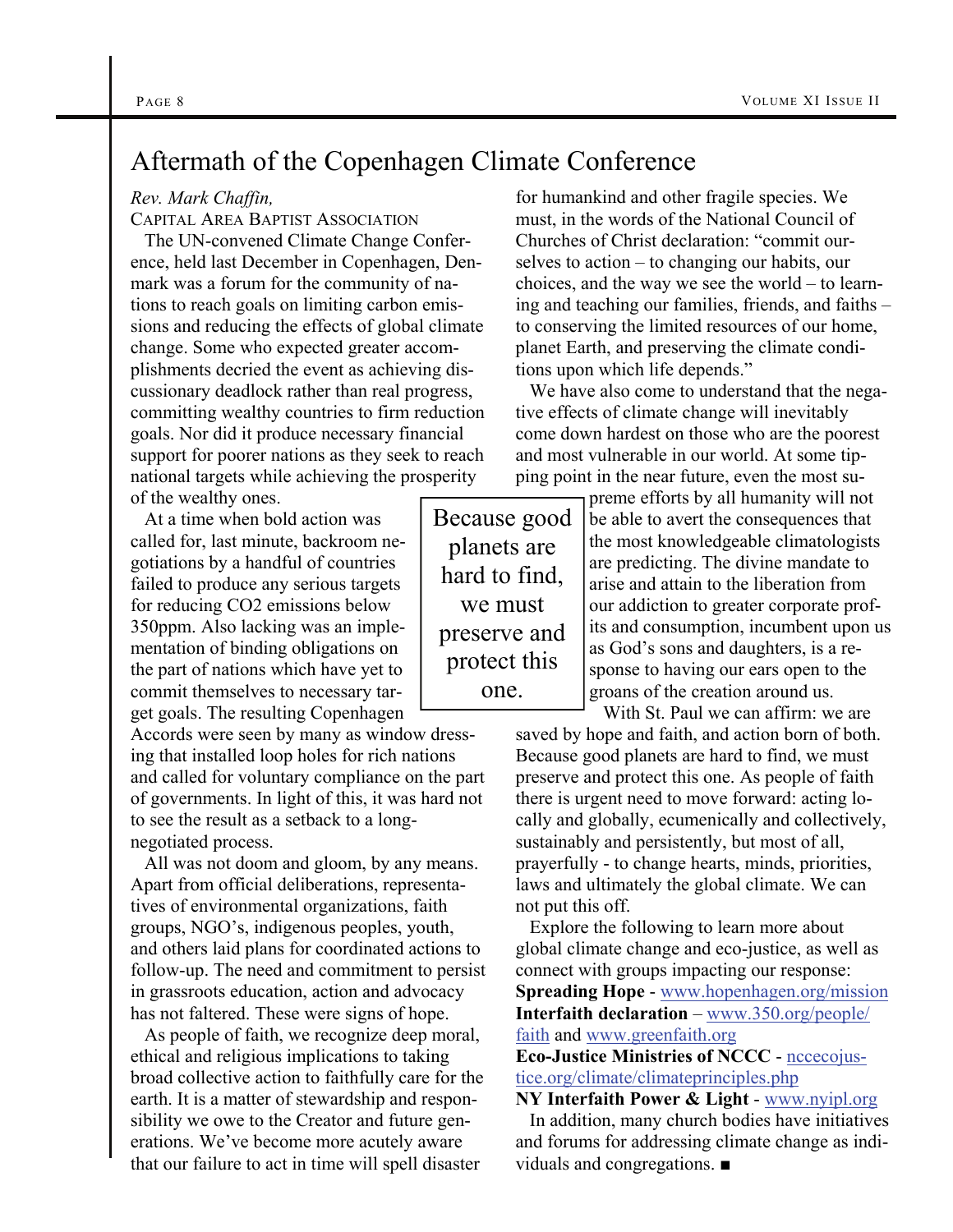

### **Leading Churches in Green Pastures**

*A conference for church leaders who wish to cultivate creation care in their churches.* May 23-25, Fowler Camp and Retreat Center, Speculator, NY. Sponsored by Camp Fowler and the Regional Synod of Albany (RCA), in cooperation with the Episcopal Church.

 Explore how faith informs our stewardship of the earth. Worship and relax in the beautiful Adirondack Mountains. Listen to and learn from both the natural world and other participants. Participate in workshops that will cover topics from gardening to preaching.

 Speakers include Steven Bouma-Prediger, professor of religion at Hope College in Holland, Michigan. He has written four books concerning ecology and theology. Michael Schut serves as the economic and environmental affairs officer of the Episcopal Church. He is the author and editor of *Money and Faith: The Search for Enough*; *Food and Faith: Justice, Joy and Daily Bread*; and *Simpler Living, Compassionate Life: A Christian Perspective*. Cost is \$50-\$150 per person, depending on accommodations. Visit the Retreat section at [www.campfowler.org](http://www.campfowler.org) for details. ■

### **Host a Child This Summer**

Fresh Air is a program that gives NYC children a chance to see another way of life. They get to leave the city and become a part of your family. You would be giving a child (ages 6-12 for first time visit) a chance to enjoy the small things we take for granted each day. Many of these children don't get to sit and see the stars, play outside in the yard, swim, bike, or just have a picnic in the park. Please consider hosting a child for a few weeks this summer and experience this truly a rewarding experience. This program can change a child's life forever. Contact Deb L'Amoureux at 348-1018 or

[freshair@nycap.rr.com](mailto:freshair@nycap.rr.com) for more information. ■

**† Visit [www.albanypresbytery.org](http://www.albanypresbytery.org/one_table_newsletter.html) to find more ecumenical news, pastoral letters and archived One Table publications on the new CREO webpages.** ■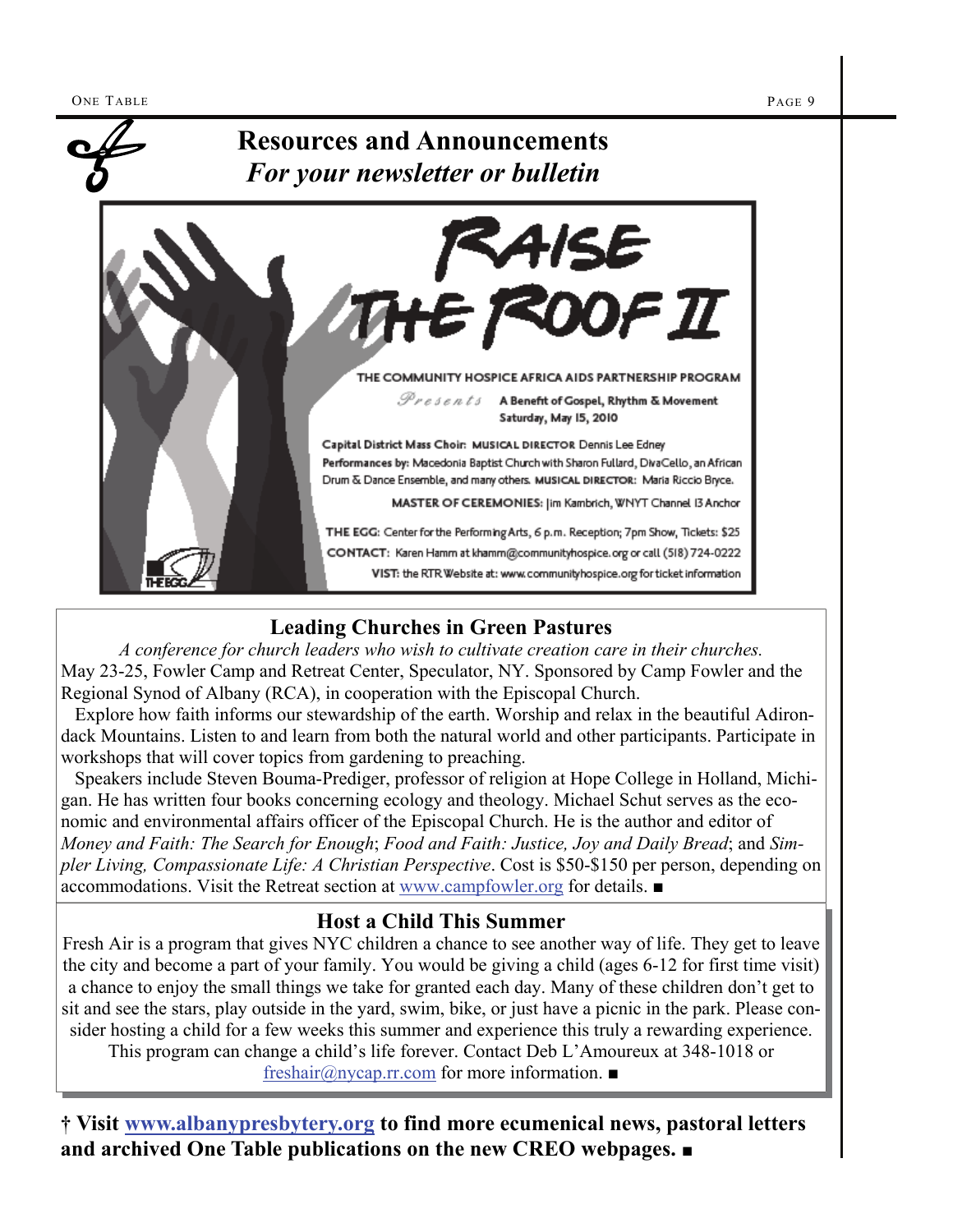# You've Walked... You've Run... Now You can Build!

 Capital District Habitat for Humanity invites you to join our 1st annual BUILD-A-THON! This is a unique opportunity to build relationships that will change our community. Much like sponsoring miles in a walk-a-thon, the BUILD-A -THON asks volunteers to engage friends and family to sponsor their Habitat volunteer hours.

 Churches, companies, civic groups and schools form Build Teams and volunteer for a day (or more) in April. If you're searching for a way to build morale and foster teamwork amongst your employees or members, join BUILD-A-THON where your group will get to know each other better, discover more effective ways to communicate and learn to work more cooperatively.

 By participating, you will receive these benefits: a free Habitat Build-a-Thon t-shirt for each participant; free advertising for your organization and visibility in the community (logo on our website, newsletter and signage at the event); a personalized fundraising webpage (your group can compete against other teams); satisfaction of being a part of our very first Build-a-Thon.

 Groups or individuals can register (first come first serve). Shifts are 9am-3pm daily the month of April (excluding Sundays and Mondays).

 Visit [www.CapitalDistrictHabitat.org](http://www.CapitalDistrictHabitat.org) and click on the BUILD-A-THON tab. Questions? Call Hannah at (518) 462-2993 or email her at [hannah.nolan@CapitalDistrictHabitat.org](mailto:hannah.nolan@CapitalDistrictHabitat.org).■

### "Come Alive and Thrive" with Tony Campolo

### *Edith Leet, Ecumenical Officer*

CAPITAL AREA BAPTIST ASSOCIATION

 The [Rev. Dr. Tony Campolo](http://www.tonycampolo.org/), prolific author, engaging speaker, and Christian activist, will be the presenter at the fifth annual "Come Alive and Thrive" Conference, May 21-22. "Finding Common Ground" is the theme of this ecumenical conference, as Tony speaks about his writing and his theology of putting Jesus' teachings into action. His latest book, *Red Letter Christians*, urges followers of Christ to take seriously Jesus' words, printed in red letters in some Bibles, and become advocates for social justice for the poor and marginalized members of our society.

 The conference will be held at First Church in Albany, 110 North Pearl St, where ample parking is available. Sessions welcoming the public are Friday, May 21, 7pm-8:30pm and Saturday, May 22, 9am-4pm. Child care is offered on Saturday. Several short opportunities for worship will use a variety of worship styles and music.

 Registration is through the Capital Region Theological Center (CRTC) on their website at [www.capitalrtc.org](http://www.capitalrtc.org); or by phone to 518-462-2470. The cost is \$20 for the Friday session and \$50 for the Saturday session (includes lunch). Three or more people who register together will receive a 10% discount. In addition, partial scholarships are available through CRTC and CREO.

 Conference sponsors are invited to an informal conversation with Tony on Friday from 3-5pm. Organizations, churches, and individuals interested in becoming sponsors should contact CRTC. Sponsors as of March 28 are:

**Patrons (\$500)** - Capital Area Baptist Association (CABA); Capital Region Ecumenical Organization (CREO); Capital Region Theological Center (CRTC); First Church in Albany (Reformed); FO-CUS Churches of Albany (FOCUS); and Schenectady Inner City Ministries (SICM).

**Sustainers (\$250) -** St. John's Evangelical Lutheran Church, Albany

**Supporters (\$100) -** Capital Area Council of Churches (CACC); Christ Our Light Church, Albany; Emmanuel Baptist Church, Albany; Greenbush Reformed Church; Johnstown Reformed Church; and St. John's Evangelical Lutheran Church, Albany.

 CRTC is offering an additional opportunity for informal conversation with Tony. He will be the guest at a fundraiser dinner on Friday night before the 7pm conference session. Tickets for the dinner are \$150 each. ■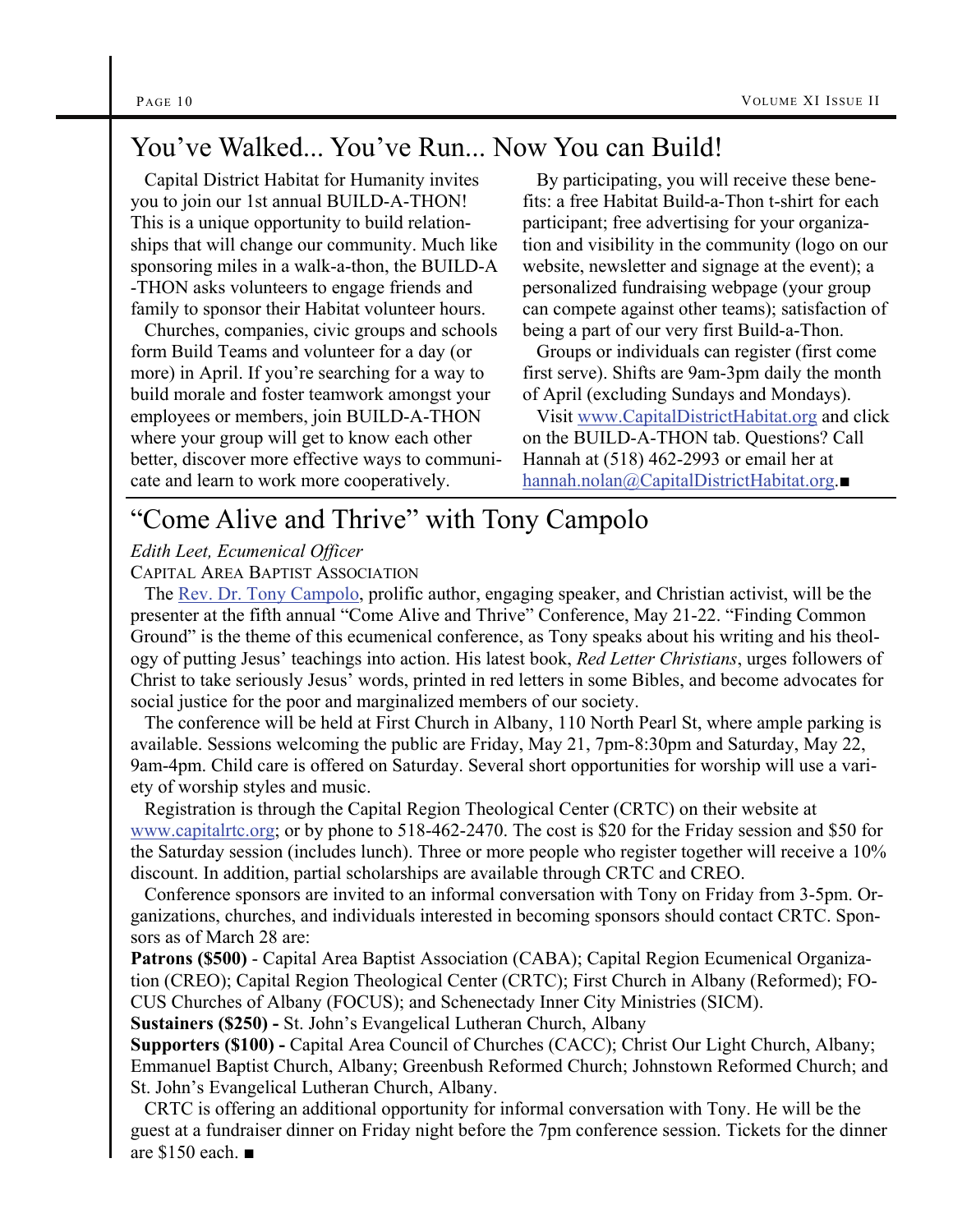ONE TABLE PAGE 11

---------------------------The Capital Region Ecumenical Organization would not be possible without our partnership of supporters. Thank you for gifts of prayers, voices, time, and service. *Please add my name to the people actively supporting the Capital Region Ecumenical Organization through a contribution of:* \$ Г I prefer to receive quarterly editions of One Table: in the mail: (Update if needed: I  $\qquad \qquad \qquad \qquad \qquad \qquad \qquad \qquad \qquad \qquad \qquad$ via the internet (Email address: Please send your check made payable to **Capital Region Ecumenical Organization**, to 646 State Street, Albany, NY 12203. Your contribution to CREO is tax deductible, as allowed by law.

**† FOCUS Churches of Albany is sponsoring a "Meal and a Book Study" of Tony Campolo's latest book,** *Red Letter Christians: a Citizen's Guide to Faith and Politics*, in two locations on April 21 & 28 and May 5 & 12. First Lutheran Church in Albany will host a daytime study beginning with a light lunch at noon. Delmar Reformed Church will offer an evening study with a light supper at 6:30pm. FOCUS clergy will facilitate the discussions and FOCUS is making a few copies of the book available. Call 443-0460 for details.

**† Voices of Hope Concert** to benefit [Interfaith](http://interfaithpartnership.com/)  [Partnership for the Homeless](http://interfaithpartnership.com/), April 25, 4pm at 1st United Methodist Church, 428 Kenwood Ave., Delmar. Free will offering. Call 439-9976.

**† Earth Day, April 24.** Local congregations and individuals are invited to prepare a display about their programs or ministries to protect and conserve the environment at Zion's United Church of Christ of Taborton, in Sand Lake. You may reserve a display space for free and/or become a financial sponsor. Exhibitors include public and private, non-profit and business, local, regional and national religious and secular organizations serving the capital region. Call Rev. Dr. Robert Loesch at 518-674-8204. The 10am-4pm event begins with a Blessing of Pets and All Animals at 9:30am.

**† [Upper Hudson Peace Action](http://peaceact.net/) pot luck dinner,** "Peace through Music," with Sonny Ochs, Wanda Fisher, and Kim & Reggie Harris, April 25, 5pm, Delmar Reformed Church, 386 Delaware Ave., Delmar. Donation suggested. Call 463-5907.

**† Calling CROP Walkers** to step off on Sunday, May 2, and vote with your feet for a better world. Local food pantries get 25% of all money raised, while 75% goes to programs in more than 80 countries to help provide food and supplies in natural disasters and war; wells for safe, clean water; and seeds, tools, and education to help people grow better food. Call 462-5450 or visit [www.churchworldservice.org](http://www.churchworldservice.org) to find the walk nearest you.

**† Capital District Community Loan Fund Inc.'s Spring Tour** in May, downtown Albany. A walking tour of Sheridan Hollow/ Arbor Hill-based projects it has helped to finance will allow investors, neighborhood representatives, public officials and business and religious leaders to see first hand how the money they have loaned or donated has been re-invested to enrich their community. The Community Loan Fund provides an opportunity for socially concerned individuals and organizations to invest in local, positive socio-economic change in their own backyard, while earning an excellent rate of return. Anyone interested in attending can call the Community Loan Fund office at 436- 8586 for the exact date and details of the  $1\frac{1}{2}$ hour, late-afternoon tour and for more information about [Community Loan Fund](http://www.cdclf.org/) services. ■